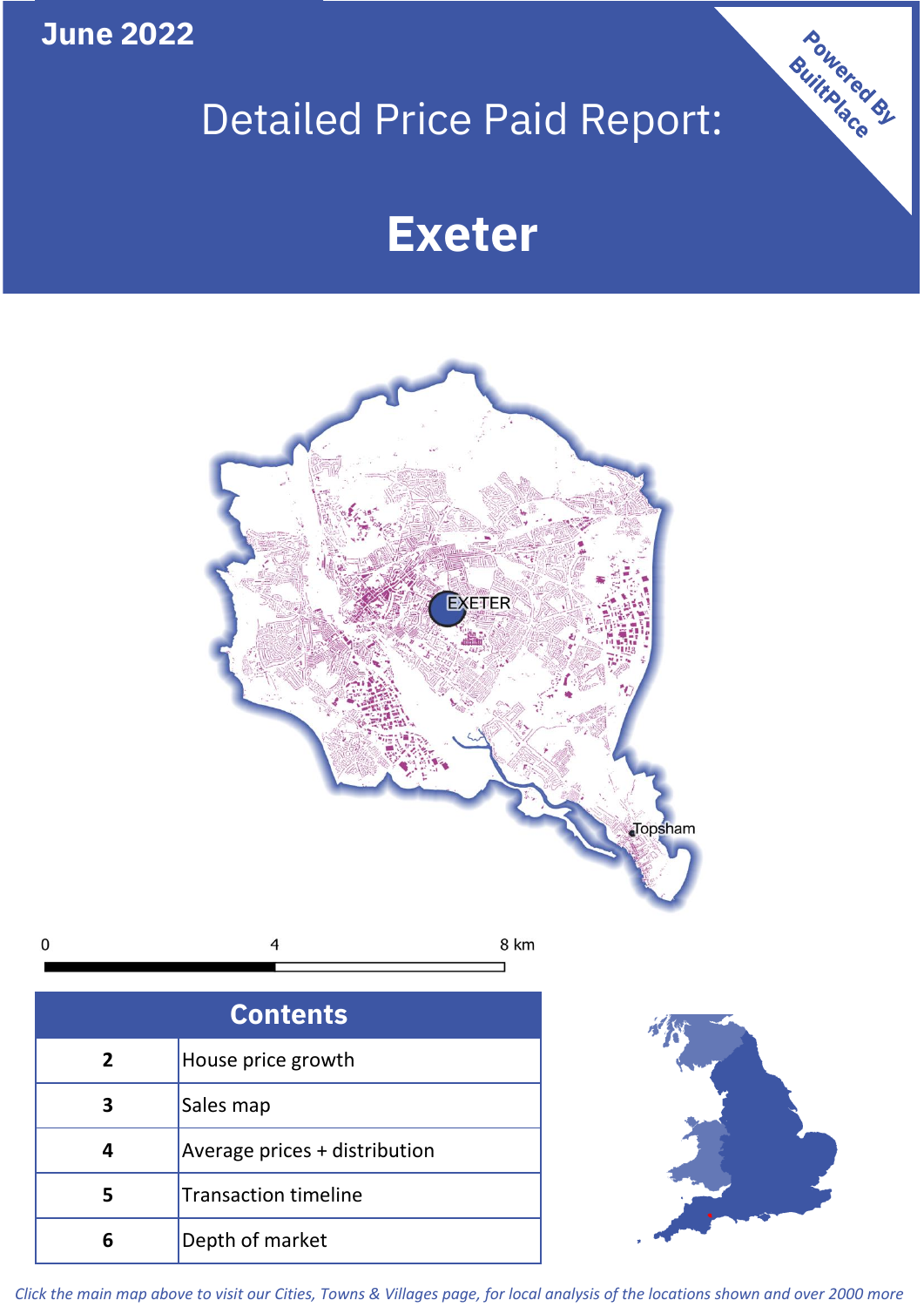## **Headline Data**

|                     | <b>Current level</b> | 3 month  | <b>Annual</b> | 5 year   | 10 year |
|---------------------|----------------------|----------|---------------|----------|---------|
| <b>House prices</b> | £300,979             | 2.6%     | 8.8%          | 28.3%    | 51.1%   |
| <b>Transactions</b> | 1,973                | $-10.8%$ | 22.5%         | $-16.5%$ | 7.2%    |

## **House Price Growth (April 2022 data)**

#### *Annual Change in House Prices*



House prices in Exeter grew by 8.8% in the 12 months to April 2022 (based on 3-month smoothed data). By comparison national house prices grew by 10.7% and prices in the South West grew by 12.3% over the same period.

Exeter house prices are now 47.8% above their previous peak in 2007, compared to +49.0% for the South West and +52.9% across England.



#### *Year-To-Date Change in House Prices, December to April*

Local prices have grown by 4.8% in 2022 so far, compared to growth of 2.4% over the same period last year.

#### *Source: OS OpenData; UK House Price Index (Contains HM Land Registry data © Crown copyright)*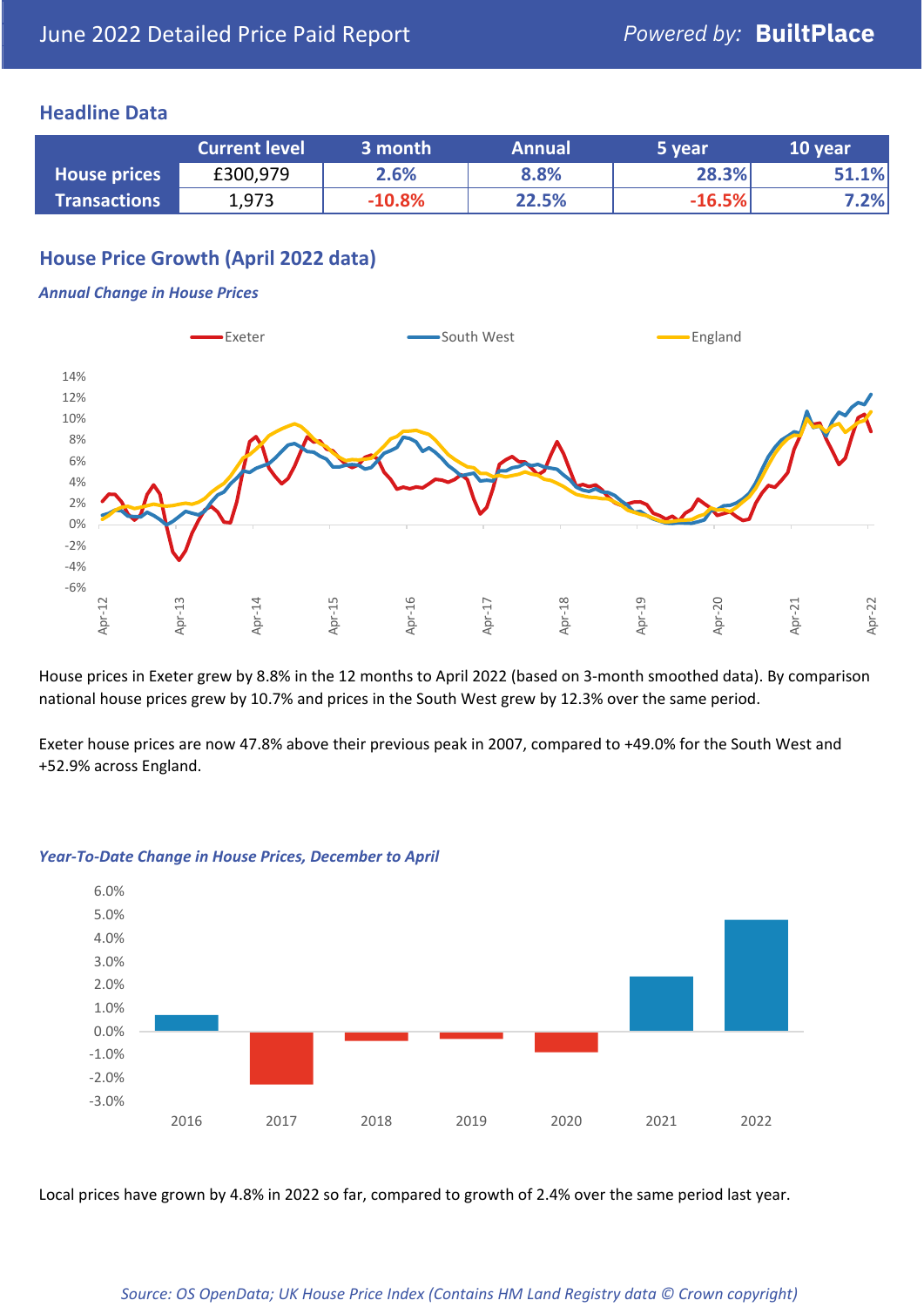# **House Price Map**

### *12 months to April 2022*



*Each point is one postcode, coloured by the average value relative to all sales in this local authority (price bands are LA-specific quintiles).*

# **Map Key**

*Source: OS OpenData; UK House Price Index (Contains HM Land Registry data © Crown copyright)*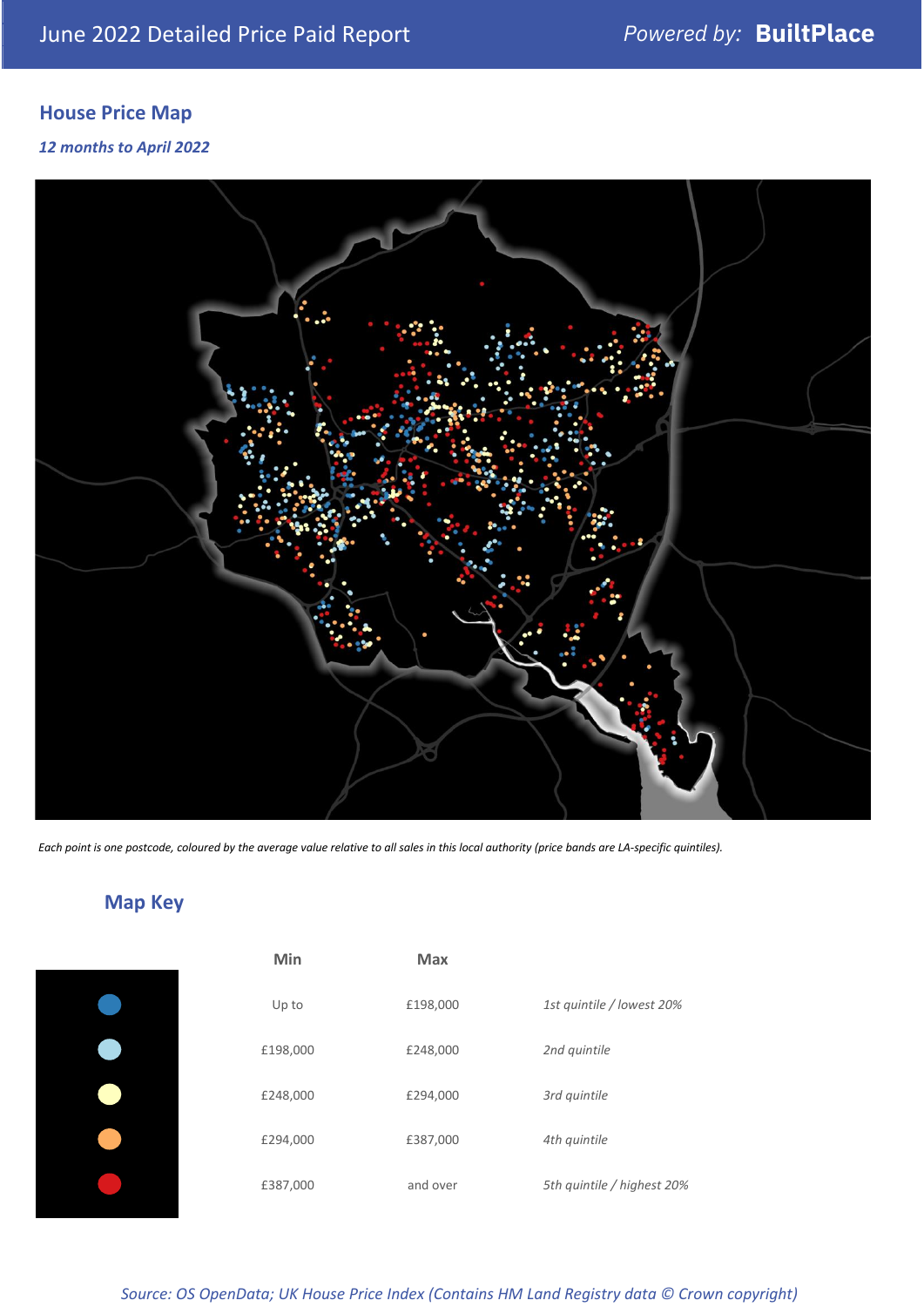## **Average House Price by Property Type**

### *12 months to April 2022*



|                 | <b>New</b> | <b>Second hand</b> |  |  |
|-----------------|------------|--------------------|--|--|
| <b>Flat</b>     | £465,000   | £187,998           |  |  |
| <b>Terraced</b> | £301,740   | £302,958           |  |  |
| Semi-detached   | £290,823   | £334,332           |  |  |
| <b>Detached</b> | £475,333   | £509,588           |  |  |

## **House Price Distribution by Year**

*All properties, by price band and calendar year (2020 = year to date)*

|                    | 1997 | 2002 | 2007 | 2012 | 2017 | 2019 | 2020 |
|--------------------|------|------|------|------|------|------|------|
| <b>Under £100k</b> | 90%  | 40%  | 4%   | 5%   | 2%   | 1%   | 2%   |
| £100-200k          | 9%   | 50%  | 57%  | 53%  | 28%  | 19%  | 18%  |
| £200-300k          | 1%   | 8%   | 27%  | 31%  | 43%  | 42%  | 31%  |
| £300-400k          | 0%   | 2%   | 8%   | 7%   | 15%  | 20%  | 24%  |
| E400-500k          | 0%   | 1%   | 2%   | 3%   | 7%   | 9%   | 11%  |
| <b>£500k-1m</b>    | 0%   | 0%   | 2%   | 2%   | 4%   | 8%   | 12%  |
| £1-2m              | 0%   | 0%   | 0%   | 0%   | 0%   | 1%   | 2%   |
| <b>Over £2m</b>    | 0%   | 0%   | 0%   | 0%   | 0%   | 0%   | 0%   |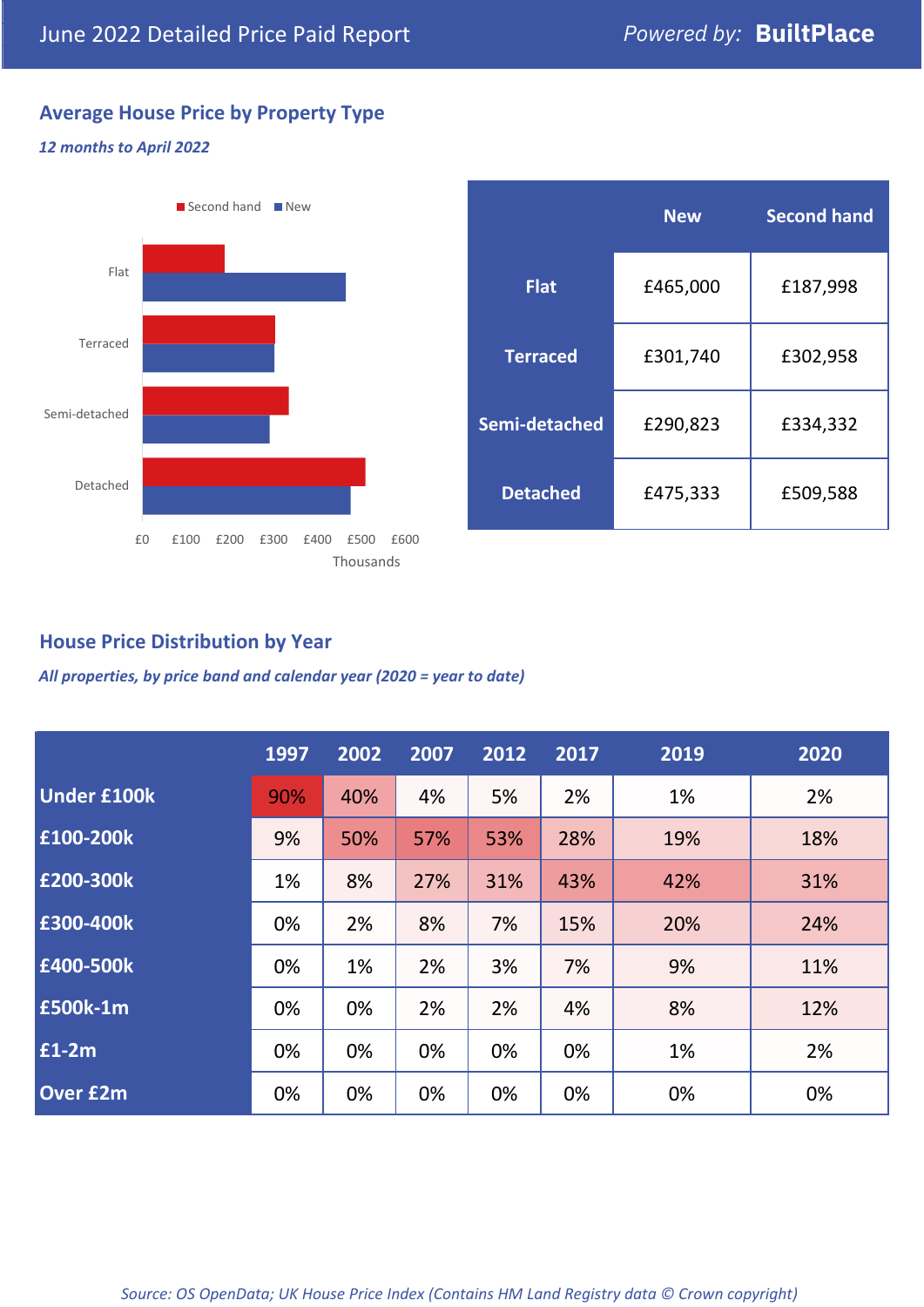## **Transactions (February 2022 data)**

*Annual Transactions, Indexed (2001-05 average = 100)*



There were 1,973 transactions in Exeter during the 12 months to February 2022. This is 72% of the average from 2001-05 and suggests activity is below pre-downturn levels.

Transactions in Exeter have fallen by 10.9% since 2014, compared to changes of -8.3% for South West and -7.7% for England.



#### *Cash and New Build Sales as % of Total, by Year*

*Note: The data on this page EXCLUDES transactions identified as transfers under a power of sale/repossessions, buy-to-lets (where they can be identified by a mortgage), and transfers to non-private individuals - i.e. it comprises only Land Registry 'A' data.*